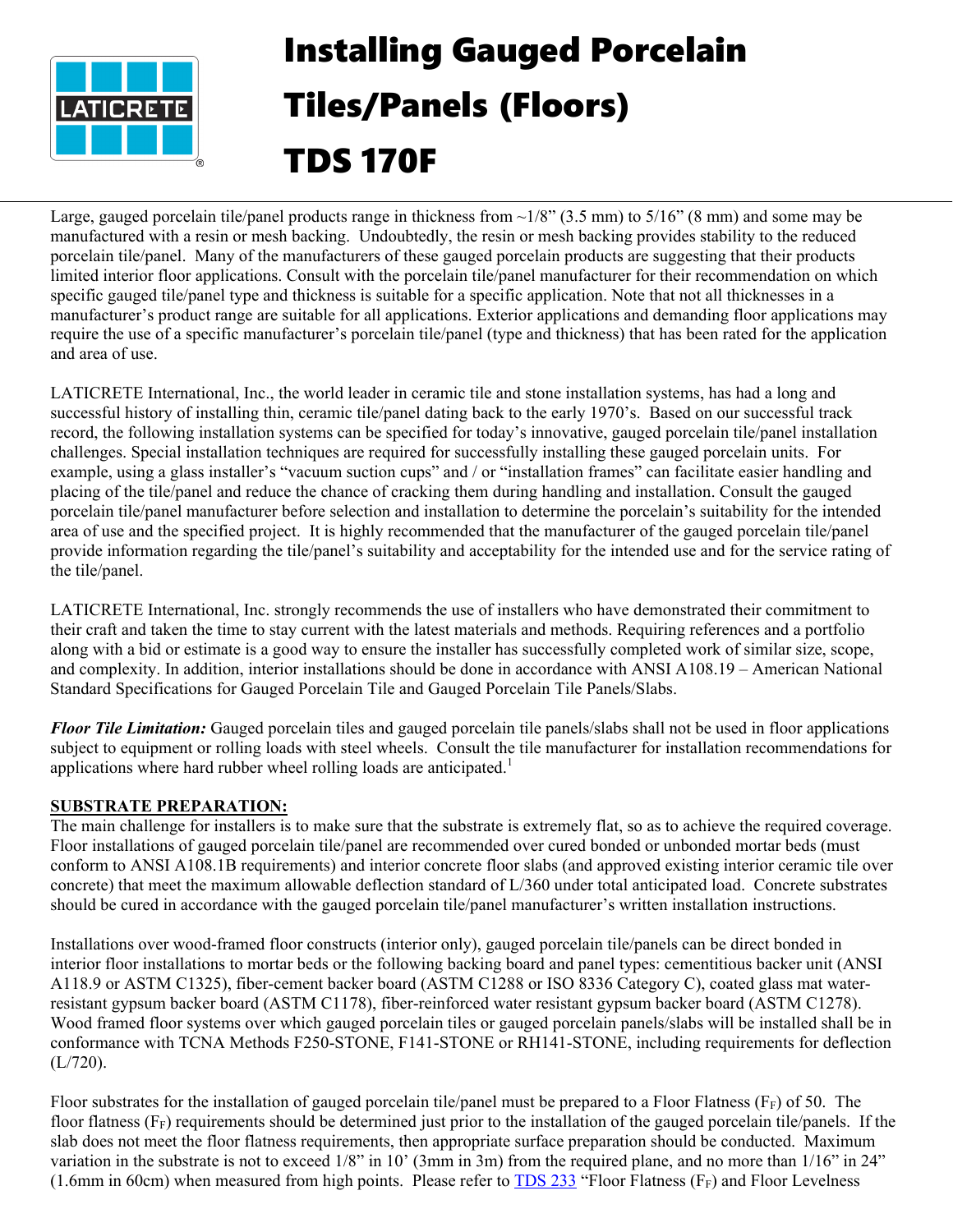(FL)" for more information. Typically, the following LATICRETE® Polymer Fortified Mortar and NXT® Self-Leveling Underlayments can be used to properly prepare a substrate:

- 3701 Fortified Mortar
- 3701 Lite Mortar
- 3701 Lite Mortar R
- 3701 Mortar Admix with 226 Thick Bed Mortar
- NXT® LEVEL Plus over NXT LEVEL Primer
- NXT LEVEL over NXT LEVEL Primer
- NXT LEVEL DL over NXT LEVEL Primer
- LATICRETE® SUPERCAP® SC500 over LATICRETE SUPERCAP Primer Plus
- LATICRETE SUPERCAP SC650-MC over LATICRETE SUPERCAP Primer Plus

### **INTERIOR - floor applications based on the porcelain tile manufacturer's recommendations:**

Gauged porcelain tile/panel manufacturer's installation information and product testing that has been received / conducted to date reveals that the following LATICRETE / LATAPOXY<sup>®</sup> products can be used for interior applications:

- 254 Platinum
- 254R Platinum Rapid (for smaller module tile that can be installed with a shorter open time)
- 257 TITANIUM™
- MULTIMAX<sup>™</sup> Lite
- 4-XLT
- TRI-LITE™
- TRI-LITE<sup>TM</sup> Rapid (for smaller module tile that can be installed with a shorter open time)
- LATAPOXY 300 Adhesive

For full installation instructions for interior floor gauged porcelain tile/panel applications, please refer to the LATICRETE Master Specification "Gauged Porcelain Tiles" by clicking [here.](https://cdn.laticrete.com/%7E/media/specification-sheets/laticrete-master-specification_gauged-porcelain-tiles_panels_slabs.ashx) Refer to ANSI A108.19 Section 11.0 for General Requirements for Installation, Section 12.0 for Mortar and Mortar Mixing, Section 13 for Application of Bonding Mortar, and Section 14 for Embedding the Tile.

# **NOTES:**

Obtaining suitable mortar coverage between the porcelain unit and the substrate is absolutely essential to the long term performance of the porcelain tile, especially at corners and edges. For interior installations, there should not be any voids larger than 2 in² and a coverage minimum of 85% per square feet is required. See ANSI A108.19 Section 15 for further information about required mortar coverages. Some gauged porcelain tile manufacturers require a flat troweled skim coat on the back of the tile in lieu of a notched trowel coat. Using the appropriate specialty notched trowel (e.g. [European Tile](http://www.europeantilemasters.com/)  [Masters Euro Notch Trowel](http://www.europeantilemasters.com/) or [Raimondi Flow Ridge Slant Notch Trowel\)](http://www.raimondiusa.com/all_products.html), typically 3/8" (9mm) deep, along with proper troweling techniques and back-buttering will make achieving complete coverage easier. To help ensure maximum coverage to both the substrate and to the back of the porcelain tile, mix the adhesive to a slightly wetter consistency (e.g.  $257$  TITANIUM<sup>TM</sup> mixed with up to 5 quarts (4.7 L) of water) than as a typical thin bed mortar (mortar ridges must still hold their shape).

Key mortar into the substrate and gauged porcelain tile/panel. Apply notched coats of the thin-set mortar to BOTH the back of the gauged porcelain tile/panel and the substrate. Typically, the trowel ridges are applied in straight lines, on both the back of the gauged porcelain tile and on the substrate and should be parallel to each other and perpendicular to the long edge of the tile when placed (unless otherwise directed by porcelain tile/panel manufacturer). Do not allow the mortar to dry or skin over during the installation process. Care must also be taken when removing a gauged porcelain tile/panel (if possible) to inspect the thin set mortar coverage during the installation process and while the mortar is still wet to avoid damaging the gauged porcelain tile/panels during this process. The use of hand held "vibrating" pads can assist in properly bedding the tile/panels and achieving maximum adhesive mortar coverage. Follow the gauged porcelain tile/panel manufacturer's installation instructions concerning proper embedding/beat in/vibrating of their tiles, including possibly walking on freshly installed tile for horizontal applications.

Allow a minimum of 72 hours for cure time at  $70^{\circ}F(21^{\circ}C)$  prior to grouting and exposing floor installations of gauged porcelain tile/panel to light foot traffic only. Regardless of whether rapid or normal setting thin set / medium bed mortars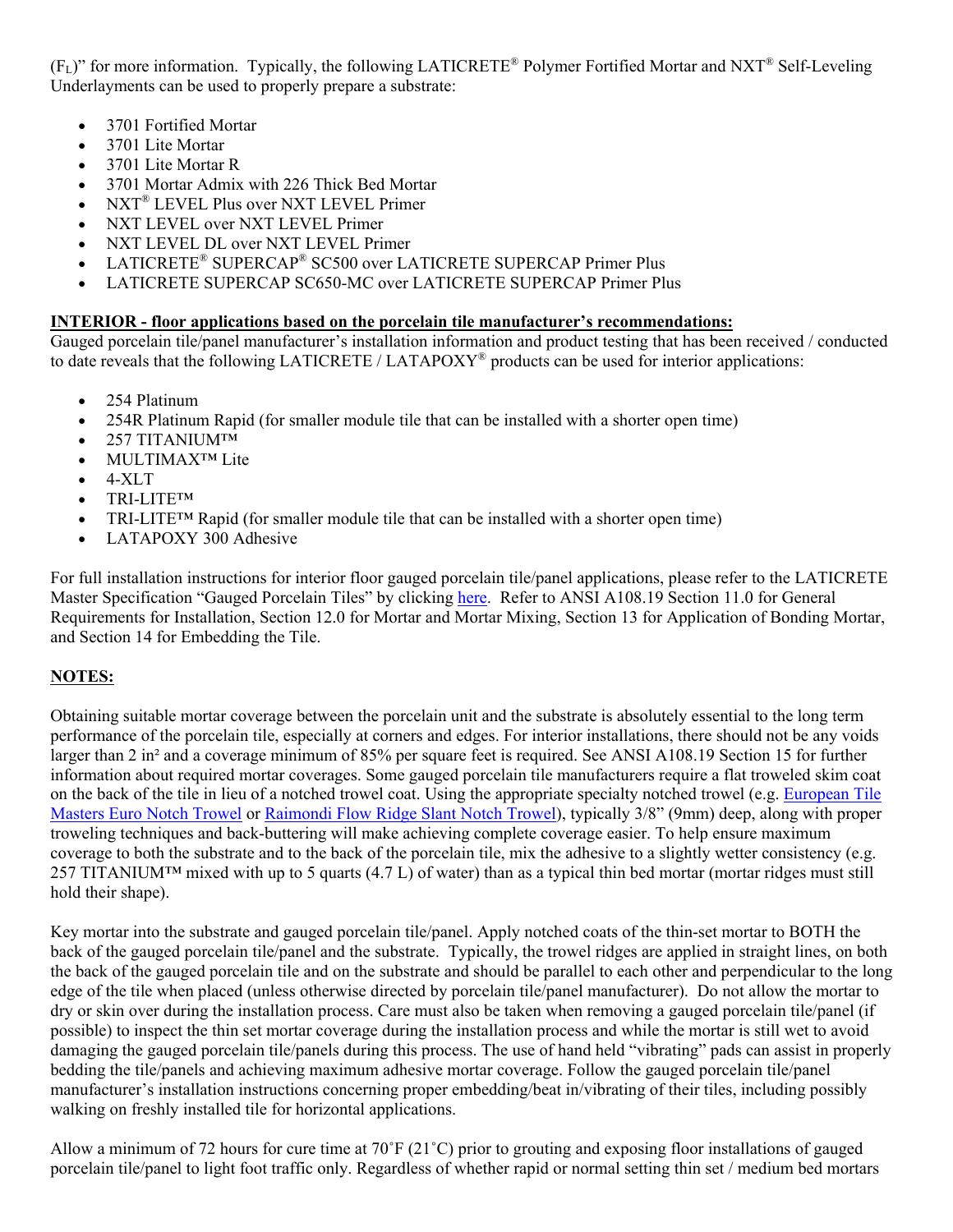are used, LATICRETE typically requires that floors need to be protected from heavy traffic, lifts, etc.... for at least 7 days at 70˚F (21˚C). Full cure typically occurs in 28 days at 70˚F (21ºC). However, cooler temperatures (and other climatic conditions) and the size of the porcelain tile/panel can impact the cure rates. In addition, anytime heavy lifts or other equipment is exposed to the floor, protection of the tile/panel should be put into place (typically 3/4" (19 mm) thick plywood / OSB). See the Tile Council of North America's (TCNA) statement of protection on this matter in the current TCNA Handbook for Ceramic, Glass and Stone Installations. It is important to note that the above cure rates are typical but can be affected by many variables. Consult with the gauged porcelain tile/panel manufacturer for their suggestions on cure rates, time to traffic and protection of newly installed projects.

Using mechanical edge-leveling systems for floor applications (e.g. [Tuscan Leveling System,](http://www.tuscanleveling.com/) MLT Systems, etc...) can help reduce lippage and achieve complete coverage beneath the porcelain tile/panels; especially at the edges and corners.

Bonding issues of the resin or mesh backing to the gauged porcelain tile/panels (or any tile or stone) is outside of the control of LATICRETE and is an issue of which the tile/panel manufacturer is responsible.

# **GROUTING:**

Since the gauged porcelain tile/panels are thinner than typical tile/panel, extra attention must be given to "clean out" any adhesive mortar left in the joints during the installation in order to facilitate grouting, and the acceptance of enough grout within the grout joint. In most cases, half the depth of the grout joint should be available to receive the grout. For 1/8"  $(3mm)$  thick porcelain tile/panel that would be only  $1/16$ "  $(1.5mm)$ . This may not be enough to allow the grout to remain in place. Therefore, the entire depth of the tile/panel should be free of adhesive in the joints to receive the grout.

# *Interior Applications:*

- SPECTRALOCK<sup>®</sup> PRO Premium Grout<sup>\*</sup> (provides best performance for commercial applications)
- SPECTRALOCK PRO Grout (provides best performance for commercial applications)
- PERMACOLOR® Select†
- PERMACOLOR Grout
- PERMACOLOR Select NS

#### *Exterior Applications:*

- PERMACOLOR<sup>®</sup> Select
- PERMACOLOR Grout
- PERMACOLOR Select NS

# **MOVEMENT JOINTS:**

Joints scheduled to act as movement joints should also be cleaned out of all adhesive mortar and grout in order to receive bond breaker tape and the suitable sealant so as to allow the movement joint to function correctly. Use LATASIL™ to treat the movement joints. Follow standard industry guidelines for movement joints in accord with Tile Council of North America movement joint details and information EJ171.

For more information on the nuances of installing large format tiles and stones, see [TDS 193](https://cdn.laticrete.com/%7E/media/support-and-downloads/technical-datasheets/tds193.ashx) "Installation of Large Format Tile & Stone".

<sup>1</sup> American National Standard Specifications for Gauged Porcelain Tile and Gauged Porcelain Tile Panels/Slabs (ANSI) A108.19), page 25. Tile Council of North America, Inc. Anderson, SC, 2017.

- \* United States Patent No.: 6,881,768 (and Other Patents)
- † United States Invention Patent: 6,784,229 B2 (and Other Patents)